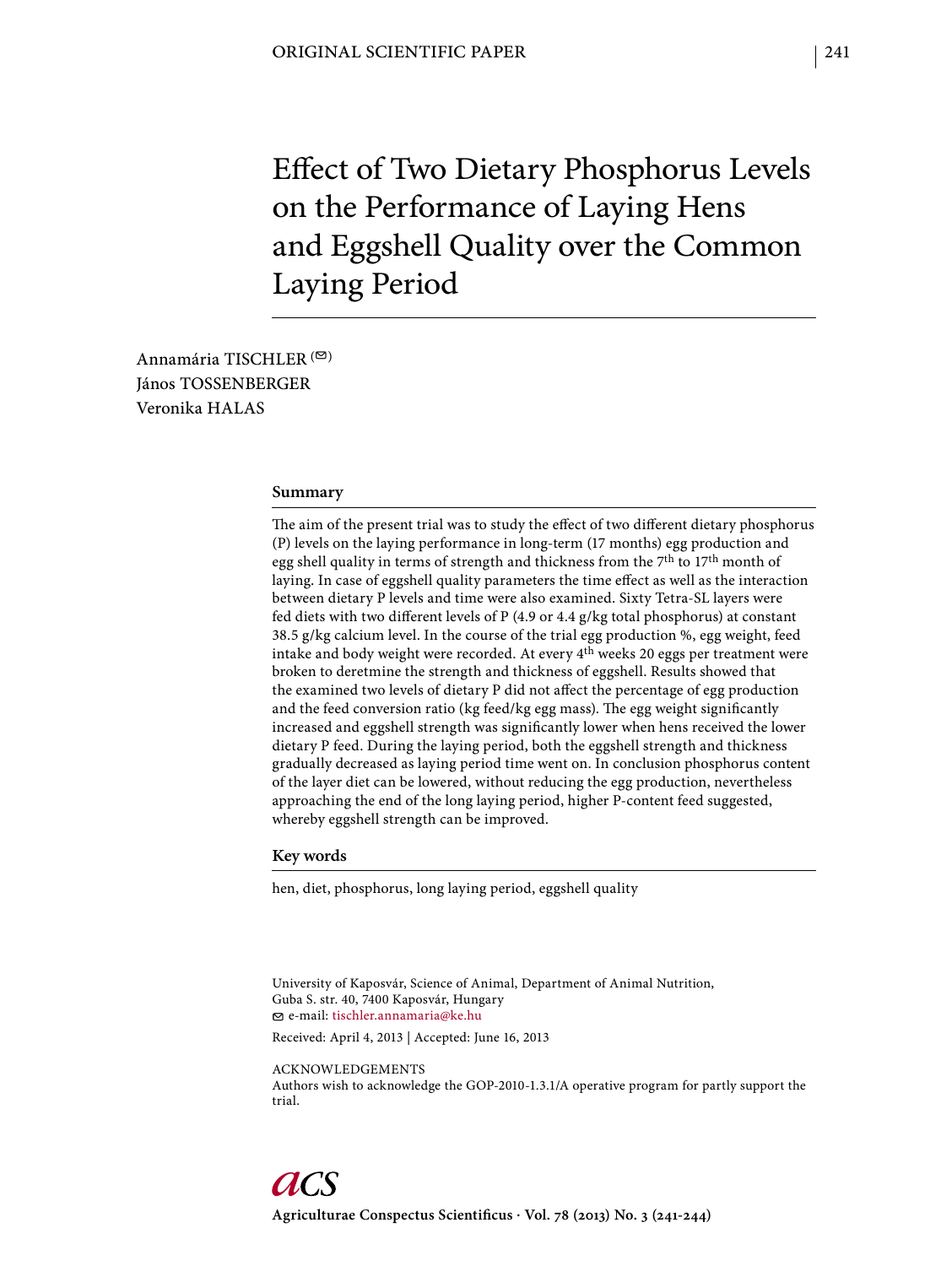### **Background and aim**

The main goals of laying hens' genetic selection are to extend the laying period keeping egg production above 90%, as well as to improve eggshell quality towards the end of the term, considering that hair cracked or broken eggshells can be used neither as food nor as hatching egg. It is well known that the shell of the older hens' eggs are weaker than the younger ones' (Rodriguez-Navarro, 2002). In general, eggshell quality problems occur at the second half of the common laying period. From economical point of view, quality of eggshell plays a key role in profitability of the poultry industry. According to Swiatkiewicz et al. (2010) the loss of production due to egg shell problems is considerable being 8-10% of worldwide produced eggs'. Aside from the genetic background, nutrition has essential importance in the eggshell quality that is particularly affected by mineral (principally Ca and P) supply. Decreasing breaking strength indicates thinner eggshell that is usually caused by inadequate P supply (Meyer and Parsons, 2011). Leeson et al. (1993) reported that in the common laying period (from 19 to 71 weeks of age) 0.35% dietary total P was sufficient for egg production and shell quality. Numbers of studies have reported the optimal P supply of layers in the 12 months laying period (Hurwitz and Griminger, 1962; Boorman and Gunaratne, 2001; NRC, 1994; Rao Rama et al., 2003; Ahmad, 2004; Snow et al., 2004; Kebreab, 2009). However, there is no available literature data at all about the P requirement of hens over the common one-year laying term with particular emphasise on the eggshell quality.

Therefore, the aim of our trial was to study the effect of two different levels of dietary P levels on the production of layers and the quality of eggshell in an elongated (17 month long) laying term. In case of eggshell quality parameters the time effect as well as the interaction between dietary P levels and time were also examined.

## **Material and methods**

In the experiment, 60 Tetra-SL layers were assigned equally to each of two dietary treatments and kept by three in metabolic cages. The birds were 20 weeks of age at the beginning of the trial. Light program was according to the reference of the breeder. Dietary treatments varied in dietary phosphorus level

containing 4.9 g/kg total P as recommended by NRC (1994) or 4.4 g/kg of P per kg of feed, with constant dietary energy (11.5 MJ AMEn/kg), protein (160 g/kg), Ca (38.5 g/kg), and amino acid content  $(8.8 \text{ g Lys}, 7.8 \text{ g Met+Cys per kg feed})$ . The composition and the nutrient content of experimental diets are showed in Table 1. Performance of the layers was examined in a longterm (17 months, M1-M17) laying period, likewise eggshell quality was determined from M7 to M17 of laying. Eggshell quality problems occur at the second half of the laying period therefore we determined the eggshell strength and thickness only for the last 11 months of production. The eggproduction and the egg weight were daily recorded by cages, the feed intake was measured weekly, and the birds were weighed monthly. Performance of the hens were characterized by average daily feed intake (g/d/ bird), egg weight (g/egg), egg production (%) and feed conversion ratio (kg feed/kg egg mass). Monthly 20 eggs per treatment were collected and broken to determine the strength and thickness of eggshell. Egg was placed horizontally in Zwick Roell Z005 type of instrument and the breaking power was determined in N, that was converted into kilogram  $(1N = 0.102 \text{ kg})$ . Eggshell thickness was measured by an electronic micrometer (Mitutoyo) with 0.001 mm accuracy based on average of three measurement per egg. Productive traits (egg production %, feed intake, feed conversion, egg weight) were analysed by one-way ANOVA with dietary P level as fixed effect. The statistical reliability of deviance of egg weight from 63 g was tested by unpaired Students' T-test. Data of eggshell strength and thickness were analysed by two-way ANOVA (SAS, 2004), as follows:

$$
Y_{ijk} = \mu + P_i + T_j + P_i^*T_j + e_k
$$

where:  $Y_{ijk}$  = dependent variable,  $\mu$  = general mean,  $P_i$  = effect of P levels (i=2; 4.9, 4.4 g/kg),  $T_j$  = effect of the laying time (j=11; M7-M17),  $P_i^*T_j$  = effect of interactions,  $e_k$  = undefined error.

#### **Results and discussion**

Live weight of the birds was according to the technological guidance of the breeder and it was not affected by dietary P level. Effect of dietary treatments on the layers' performance is showed in Figure 1. There was no difference in the egg production of hens in two treatments (P>0.05). Egg production attained 80% in the first month, reached the maximum production

| Table 1. Ingredients and analysed chemical composition of the diets (g/kg) |              |             |                             |              |             |  |  |
|----------------------------------------------------------------------------|--------------|-------------|-----------------------------|--------------|-------------|--|--|
| Composition                                                                | High P level | Low P level | Nutrient content            | High P level | Low P level |  |  |
| Corn                                                                       | 631          | 635         | Dry matter                  | 806          | 806         |  |  |
| Soybean meal (CP: 47%)                                                     | 252          | 252         | AMEn $(MJ/kg)^3$            | 11.5         | 11.5        |  |  |
| Oil                                                                        | 2.0          | 0.0         | Crude protein               | 160.3        | 160.6       |  |  |
| MCP <sup>1</sup>                                                           | 8.0          | 5.5         | Lysine                      | 8.8          | 8.8         |  |  |
| Limestone                                                                  | 94.0         | 94.0        | Met+Cvs                     | 7.5          | 7.8         |  |  |
| Sodium Chloride                                                            | 4.0          | 4.0         | Threonine                   | 6.8          | 6.9         |  |  |
| Lysine-HCl                                                                 | 1.0          | 1.0         | $T$ ryptophan $3$           | 2.1          | 2.1         |  |  |
| DL-Metionine                                                               | 2.7          | 2.7         | Ca                          | 38.5         | 38.5        |  |  |
| L-Treonine                                                                 | 0.5          | 0.5         | P (total)                   | 4.9          | 4.4         |  |  |
| L-Tryptophan                                                               | 0.2          | 0.2         | P (non phytin) <sup>3</sup> | 2.5          | 2.0         |  |  |
| $Premix^2$                                                                 | 5.0          | 5.0         | Na <sup>3</sup>             | 1.6          | 1.6         |  |  |

<sup>1</sup> Mono calcium phosphate, <sup>2</sup> 1 kg premix contain: Zn: 7974 mg, Cu: 1100 mg, Fe: 1100 mg, Mn: 10980 mg, I: 350 mg, Se: 40 mg, Co: 75 mg, Vit. A: 1600800 IU, Vit. D3: 370000 IU, Vit. E: 9700 mg, Vit K3: 990 mg, Vit. B1: 495 mg, Vit. B2: 1280 mg, Vit. B3: 5000 mg/kg, Vit. B5: 1985 mg, Vit. B6: 600 mg, Vit B12: 6 mg, Cholin: 45900 mg, Folic acid: 450 mg, Biotin: 50 mg; <sup>3</sup>calculated values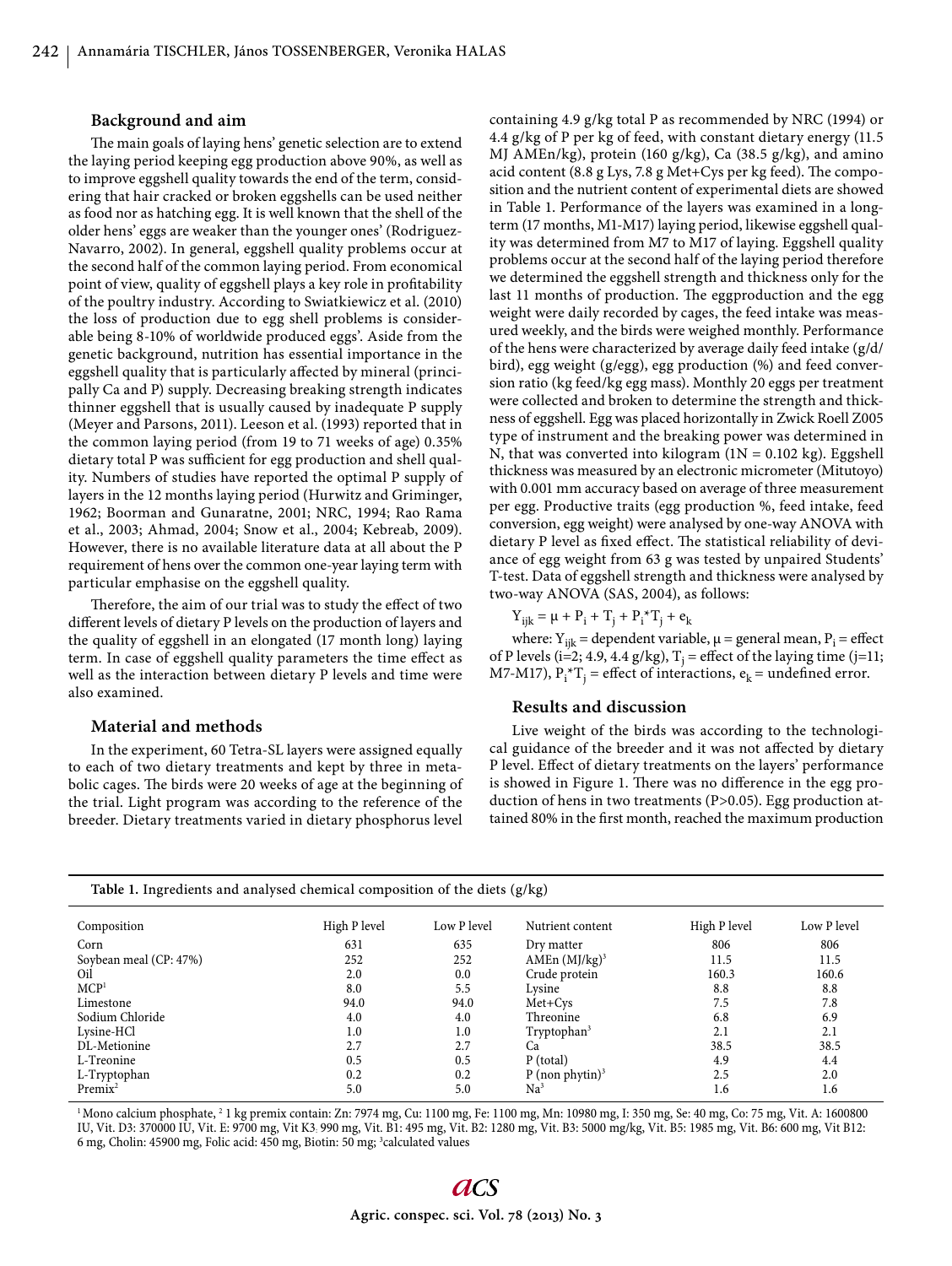

**Figure 1.** Effect of dietary phosphorus level (P) on the egg production

| Table 2. Effects of dietary phosphorus level and time of the<br>trial period on the eggshell strength (kg) and thickness (mm) |                     |                   |                        |  |  |  |
|-------------------------------------------------------------------------------------------------------------------------------|---------------------|-------------------|------------------------|--|--|--|
|                                                                                                                               |                     | Eggshell strength | Eggshell thickness     |  |  |  |
| P levels                                                                                                                      | High                | $3.5^{\circ}$     | $0.344^a$              |  |  |  |
|                                                                                                                               | Low                 | $3.3^{b}$         | $0.341$ <sup>a</sup>   |  |  |  |
| Months <sup>1</sup>                                                                                                           | M7                  | 4.1 <sup>a</sup>  | $0.354^{\circ}$        |  |  |  |
|                                                                                                                               | M8                  | 4.1 <sup>a</sup>  | $0.348^{ba}$           |  |  |  |
|                                                                                                                               | M9                  | 3.9 <sup>ba</sup> | $0.348^{ba}$           |  |  |  |
|                                                                                                                               | M10                 | $3.8^{bc}$        | 0.346 <sup>bac</sup>   |  |  |  |
|                                                                                                                               | M11                 | 3.7 <sup>dc</sup> | $0.344^{bdc}$          |  |  |  |
|                                                                                                                               | M12                 | 3.4 <sup>d</sup>  | $0.344^{bdc}$          |  |  |  |
|                                                                                                                               | M13                 | $3.4^d$           | $0.342$ bedc           |  |  |  |
|                                                                                                                               | M14                 | 3.1 <sup>e</sup>  | $0.340$ <sup>edc</sup> |  |  |  |
|                                                                                                                               | M15                 | 2.8 <sup>fe</sup> | $0.338$ <sup>ed</sup>  |  |  |  |
|                                                                                                                               | M16                 | 2.8 <sup>fg</sup> | $0.336^{\circ}$        |  |  |  |
|                                                                                                                               | M17                 | $2.5^{8}$         | 0.327 <sup>f</sup>     |  |  |  |
| RMSE <sup>2</sup>                                                                                                             |                     | 0.842             | 0.025                  |  |  |  |
| P-values                                                                                                                      | Treats <sup>3</sup> | < 0.0001          | NS                     |  |  |  |
|                                                                                                                               | Months <sup>1</sup> | < 0.0001          | < 0.0001               |  |  |  |

<sup>1</sup>Months of the laying period (M7-M17), <sup>2</sup>Root mean square error,  $3$ <sup>T</sup>WO levels of P <sup>3</sup>Two levels of P

rate (above 95%) at the second month, then it progressively decreased. From M9 production rate went below 90%, and from M13 it decreased by 80%.

Dietary P level significantly affected the egg weight (P<0.0001), namely lower P supply accompanied with higher egg weight. The desirable egg size (category of M) is within a range of 53-63 g in European Union, up to 62 g and 64 g in Canada and in US, respectively. The bigger eggs, in general, are not preferred either by the consumers (Bejaei, 2009). Therefore the statistical reliability of deviance of egg weight from 63 g was tested to determine the time length of the so called normal size (medium) eggs' production. Due to the positive effect of low P treatment on the egg weight, the eggs were within the preferred range for only 7 months when dietary P was 4.4 g/kg, meanwhile it was 13 months period when diet contained 4.9  $g/kg$  of total P. The reason for the higher egg weight is likely the higher feed intake in low P treatment. Although the difference was only 3%, it was statistically significant (P<0.0001). The birds seemed to compensate somewhat for the 10% lower dietary P level, by which the energy and protein supply available for egg production was increased. Experimental feeds showed no significant effect on the feed conversion in terms of kg feed consumption per kg egg mass production. The effect of the experimental treatments on the eggshell quality (strength and thickness) is showed in Table 2. Effects of dietary P levels and time were significant (P<0.0001), and interaction between the considered factors was not observed (P>0.05). Egg shells were weaker at low P level (4.4 g/kg) compared to the high P level (4.9 g/kg), which is in line with the bigger egg size. It is well known that the bigger eggs at the second half of the laying period usually have thinner eggshell disposing to hair cracked eggs. The 4.1 kg of eggshell strength found at the beginning of the experimental period progressively decreased reaching 2.5 kg at the end of the laying period. Unlike dietary P level and interaction between dietary P and time  $(P>0.10)$ , the time of the long laying period had significant effect on the eggshell thickness (P<0.0001). Approaching